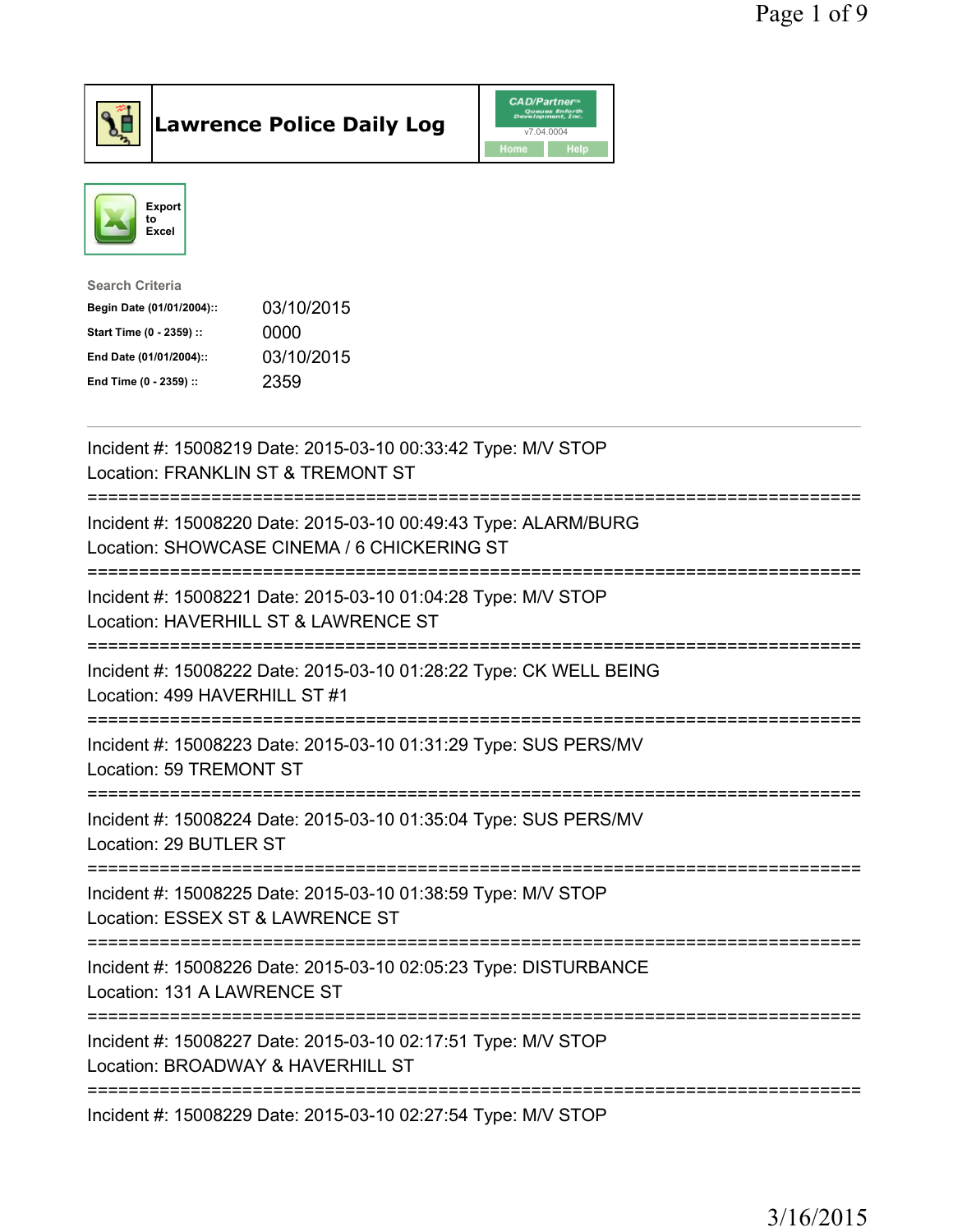Location: ELM ST =========================================================================== Incident #: 15008228 Date: 2015-03-10 02:28:33 Type: M/V STOP Location: BROADWAY & WATER ST =========================================================================== Incident #: 15008230 Date: 2015-03-10 03:30:17 Type: ASSSIT AMBULANC Location: 9 SUMMER ST #S405 =========================================================================== Incident #: 15008231 Date: 2015-03-10 03:36:42 Type: ALARMS Location: CITY HALL / 200 COMMON ST =========================================================================== Incident #: 15008232 Date: 2015-03-10 04:27:11 Type: FIRE/MV Location: 10 SCHOOL ST =========================================================================== Incident #: 15008233 Date: 2015-03-10 05:26:44 Type: ALARMS Location: LEAHY SCHOOL / 100 ERVING AV =========================================================================== Incident #: 15008234 Date: 2015-03-10 07:13:51 Type: STOL/MV/PAS Location: 258 ESSEX ST =========================================================================== Incident #: 15008235 Date: 2015-03-10 07:26:35 Type: B&E/PAST Location: 1 GROTON ST =========================================================================== Incident #: 15008236 Date: 2015-03-10 07:39:07 Type: AUTO ACC/NO PI Location: ESSEX ST & FRANKLIN ST =========================================================================== Incident #: 15008237 Date: 2015-03-10 07:51:01 Type: HIT & RUN M/V Location: 177 SALEM ST =========================================================================== Incident #: 15008238 Date: 2015-03-10 08:05:50 Type: AUTO ACC/NO PI Location: 50 PROSPECT ST =========================================================================== Incident #: 15008239 Date: 2015-03-10 08:11:48 Type: DISORDERLY Location: ANDOVER ST & S BROADWAY =========================================================================== Incident #: 15008240 Date: 2015-03-10 08:44:05 Type: GENERAL SERV Location: SOUTH LAWRENCE EAST SCHOOL / 165 CRAWFORD ST =========================================================================== Incident #: 15008241 Date: 2015-03-10 09:43:45 Type: A&B D/W PAST Location: 279 PARK ST #3 =========================================================================== Incident #: 15008242 Date: 2015-03-10 10:04:16 Type: ALARM/BURG Location: ONE WAY RACING SHOP / 243 BROADWAY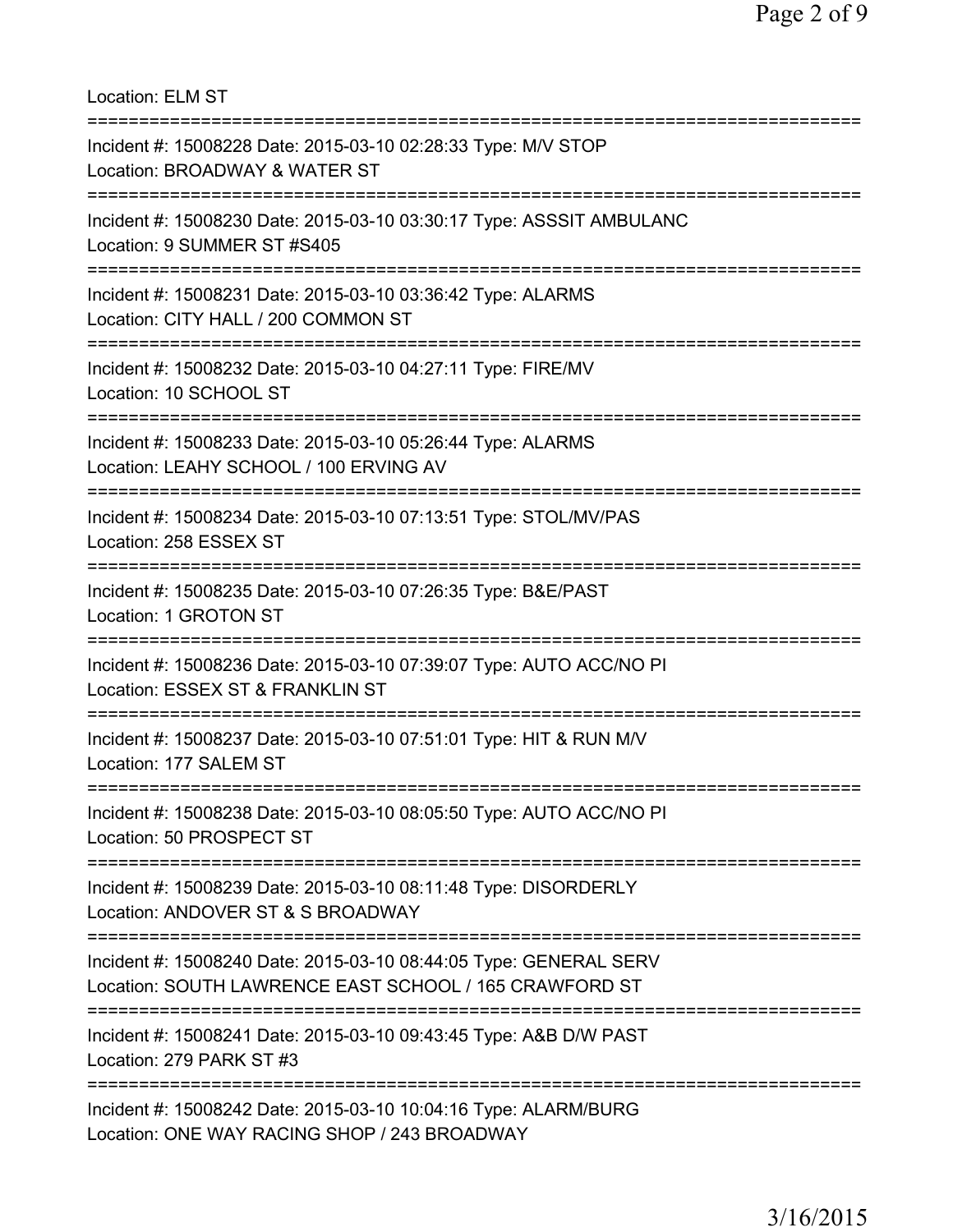| Incident #: 15008243 Date: 2015-03-10 10:12:19 Type: M/V STOP<br>Location: 257 ESSEX ST                                               |
|---------------------------------------------------------------------------------------------------------------------------------------|
| Incident #: 15008244 Date: 2015-03-10 10:20:43 Type: RECOV/STOL/MV<br>Location: 12 BRADFORD ST<br>============================        |
| Incident #: 15008246 Date: 2015-03-10 10:28:27 Type: M/V STOP<br>Location: 64 BOWDOIN ST                                              |
| Incident #: 15008245 Date: 2015-03-10 10:29:15 Type: HIT & RUN M/V<br>Location: 340 METHUEN ST                                        |
| Incident #: 15008247 Date: 2015-03-10 10:49:08 Type: SHOPLIFTING<br>Location: WALGREENS / 220 S BROADWAY<br>========================= |
| Incident #: 15008248 Date: 2015-03-10 11:03:36 Type: AUTO ACC/NO PI<br>Location: BROADWAY & COMMON ST<br>==========================   |
| Incident #: 15008249 Date: 2015-03-10 11:08:38 Type: WARRANT SERVE<br>Location: 60 MELVIN ST #11-14                                   |
| Incident #: 15008250 Date: 2015-03-10 11:20:38 Type: A&B PROG<br>Location: TRIPOLI BAKERY INC / 106 COMMON ST                         |
| Incident #: 15008251 Date: 2015-03-10 11:21:28 Type: 209A/SERVE<br>Location: 22 FITZ ST                                               |
| Incident #: 15008252 Date: 2015-03-10 11:31:34 Type: TOW OF M/V<br>Location: 119 HAVERHILL ST<br>==================================   |
| Incident #: 15008253 Date: 2015-03-10 11:32:30 Type: TOW OF M/V<br>Location: SANTANDER BANK / ESSEX ST                                |
| Incident #: 15008254 Date: 2015-03-10 11:49:11 Type: M/V STOP<br>Location: CENTRO NIGHTCLUB / 60 COMMON ST                            |
| Incident #: 15008255 Date: 2015-03-10 11:50:49 Type: WARRANT SERVE<br>Location: 26 NESMITH ST                                         |
| Incident #: 15008256 Date: 2015-03-10 11:59:28 Type: DRUG VIO<br>Location: S BROADWAY                                                 |
|                                                                                                                                       |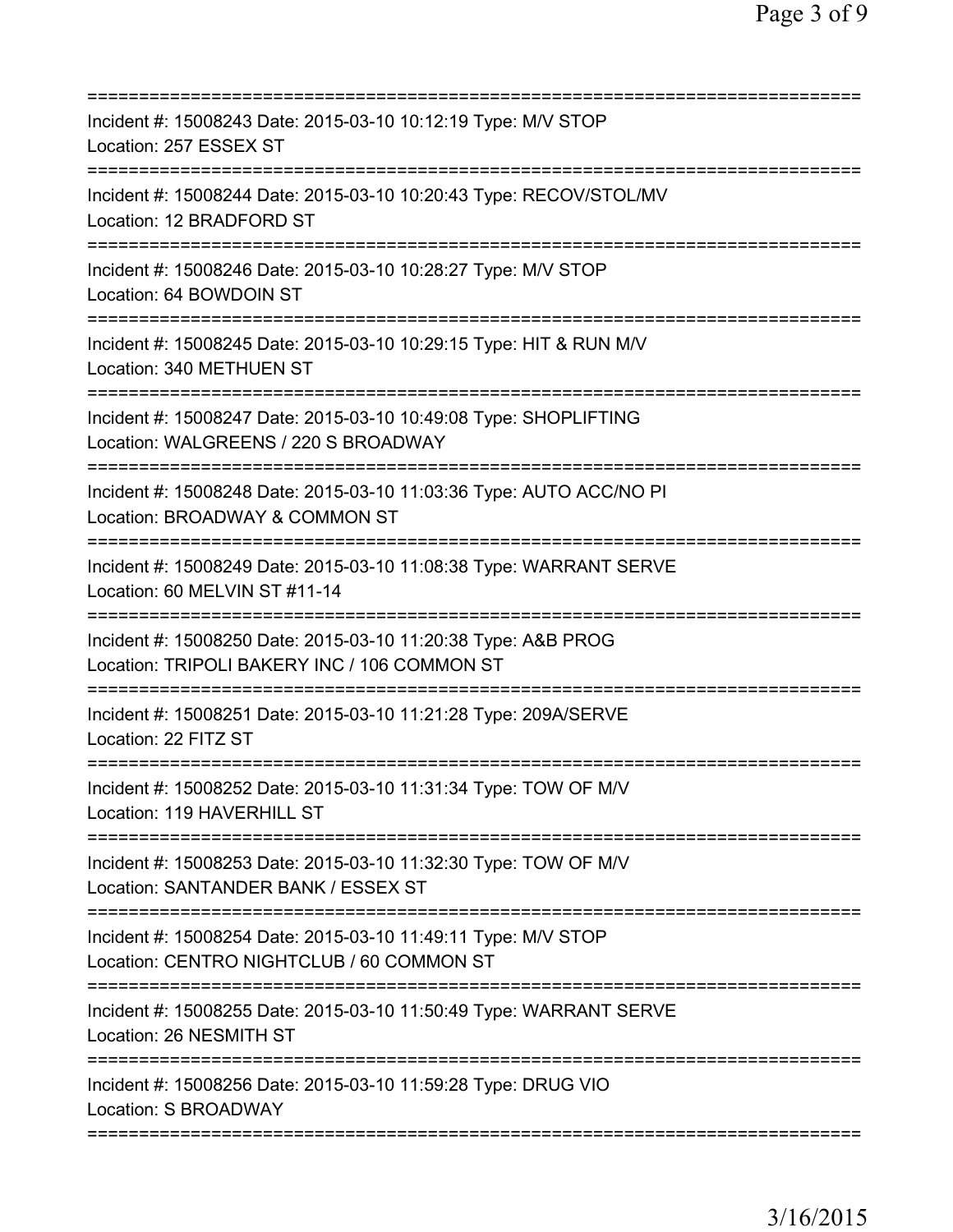| Incident #: 15008257 Date: 2015-03-10 12:02:32 Type: ALARM/BURG<br>Location: SANTIAGO RESD / 40 CEDAR ST                                      |
|-----------------------------------------------------------------------------------------------------------------------------------------------|
| Incident #: 15008258 Date: 2015-03-10 12:20:35 Type: M/V STOP<br>Location: 440 S UNION ST                                                     |
| Incident #: 15008259 Date: 2015-03-10 12:27:03 Type: DRUG VIO<br>Location: LAWRENCE HIGH SCHOOL / 70 N PARISH RD                              |
| Incident #: 15008261 Date: 2015-03-10 12:36:46 Type: CK WELL BEING<br>Location: 91 NEWTON ST FL 3RD<br>====================================== |
| Incident #: 15008260 Date: 2015-03-10 12:37:19 Type: INVESTIGATION<br>Location: 1 GROTON ST<br>------------------------------                 |
| Incident #: 15008263 Date: 2015-03-10 12:39:21 Type: KEEP PEACE<br>Location: 6 DIAMOND ST                                                     |
| Incident #: 15008262 Date: 2015-03-10 12:39:48 Type: INVESTIGATION<br>Location: 35 FOSTER ST                                                  |
| Incident #: 15008264 Date: 2015-03-10 12:40:51 Type: ALARM/BURG<br>Location: BOULEY RESD / 13 GROVE ST                                        |
| Incident #: 15008265 Date: 2015-03-10 12:51:21 Type: IDENTITY THEFT<br>Location: 123 EAST CAMBRIDGE ST                                        |
| Incident #: 15008266 Date: 2015-03-10 13:08:23 Type: 209A/SERVE<br>Location: 14 PACKARD ST                                                    |
| Incident #: 15008268 Date: 2015-03-10 13:28:36 Type: AUTO ACC/NO PI<br>Location: LAWLOR SCHOOL / 41 LEXINGTON ST                              |
| Incident #: 15008267 Date: 2015-03-10 13:31:24 Type: 209A/SERVE<br>Location: 12 SAUNDERS ST                                                   |
| =======================<br>Incident #: 15008269 Date: 2015-03-10 13:32:12 Type: B&E/PROG<br>Location: 10 PILGRIM RD                           |
| =========================<br>Incident #: 15008270 Date: 2015-03-10 13:39:44 Type: DISTURBANCE<br>Location: 224 WATER ST                       |
| Incident #: 15008271 Date: 2015-03-10 13:41:09 Type: DOMESTIC/PROG                                                                            |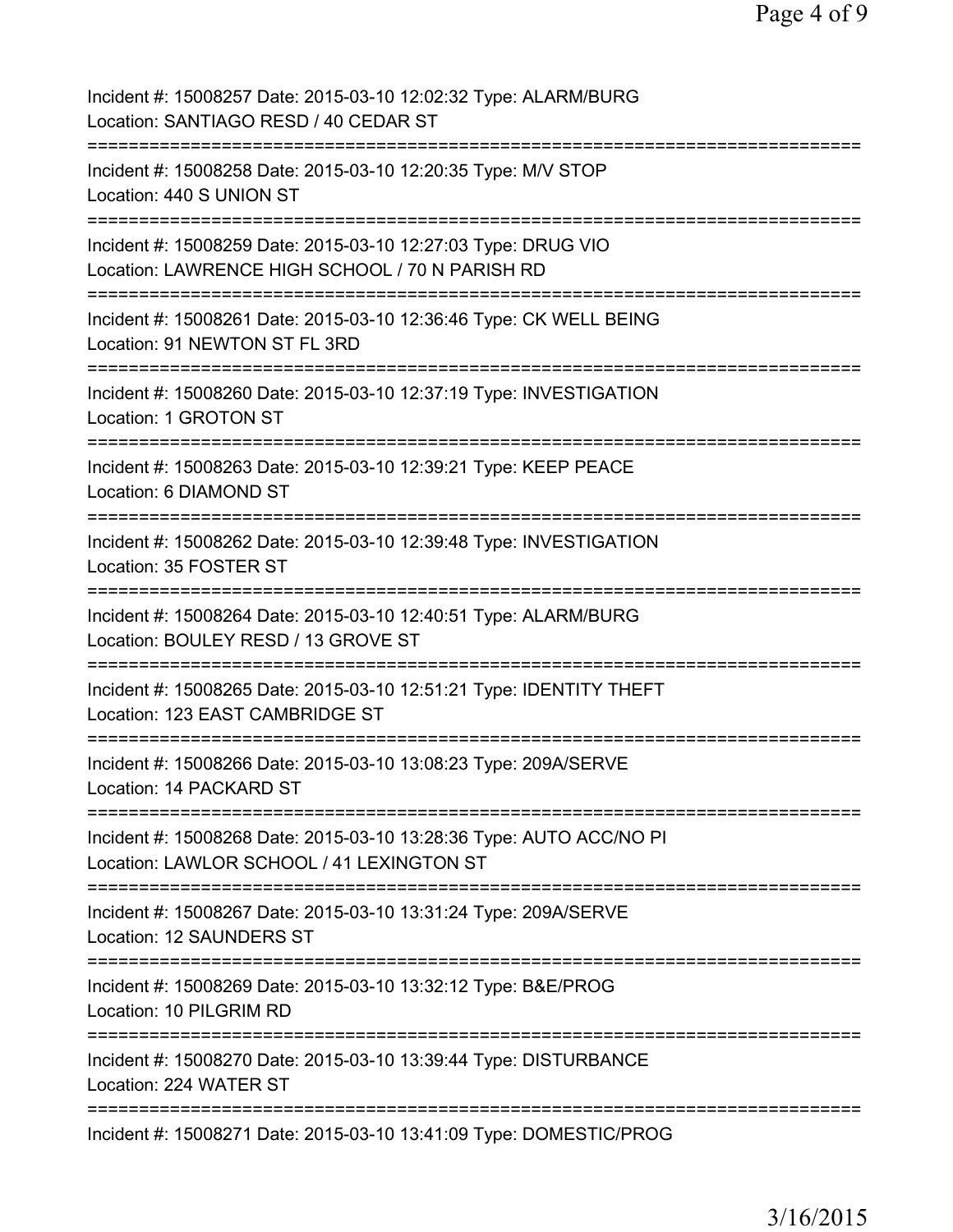| Location: 169 HAVERHILL ST #APT 8                                                                                                    |
|--------------------------------------------------------------------------------------------------------------------------------------|
| Incident #: 15008272 Date: 2015-03-10 13:41:44 Type: DRUG VIO<br>Location: 75 HILLSIDE AV                                            |
| Incident #: 15008273 Date: 2015-03-10 13:51:55 Type: DRUG VIO<br>Location: BERKELEY ST & JACKSON ST                                  |
| Incident #: 15008274 Date: 2015-03-10 13:52:32 Type: RECOV/STOL/MV<br>Location: 23 PLEASANT ST<br>;===============================   |
| Incident #: 15008275 Date: 2015-03-10 13:57:22 Type: NOTIFICATION<br>Location: 10 HAVERHILL ST #APT1<br>============================ |
| Incident #: 15008277 Date: 2015-03-10 14:00:25 Type: AUTO ACC/NO PI<br>Location: 183 BROADWAY                                        |
| :================================<br>Incident #: 15008276 Date: 2015-03-10 14:05:25 Type: HIT & RUN M/V<br><b>Location: SALEM ST</b> |
| Incident #: 15008279 Date: 2015-03-10 14:12:52 Type: M/V STOP<br>Location: MERRIMACK ST & S BROADWAY                                 |
| Incident #: 15008278 Date: 2015-03-10 14:12:53 Type: TOW OF M/V<br>Location: 50 BROADWAY                                             |
| Incident #: 15008280 Date: 2015-03-10 14:18:18 Type: HIT & RUN M/V<br><b>Location: 11 LAWRENCE ST</b>                                |
| Incident #: 15008281 Date: 2015-03-10 14:22:16 Type: SUS PERS/MV<br>Location: 54 WILMOT ST                                           |
| Incident #: 15008282 Date: 2015-03-10 14:31:03 Type: LARCENY/MV/PAST<br>Location: 161 MAY ST                                         |
| Incident #: 15008283 Date: 2015-03-10 14:51:04 Type: M/V STOP<br>Location: 123 PARK ST                                               |
| Incident #: 15008284 Date: 2015-03-10 15:07:04 Type: AUTO ACC/NO PI<br>Location: S BROADWAY & SOUTH ST                               |
| Incident #: 15008285 Date: 2015-03-10 15:20:42 Type: CK WELL BEING<br>Location: 22 SOUTH ST                                          |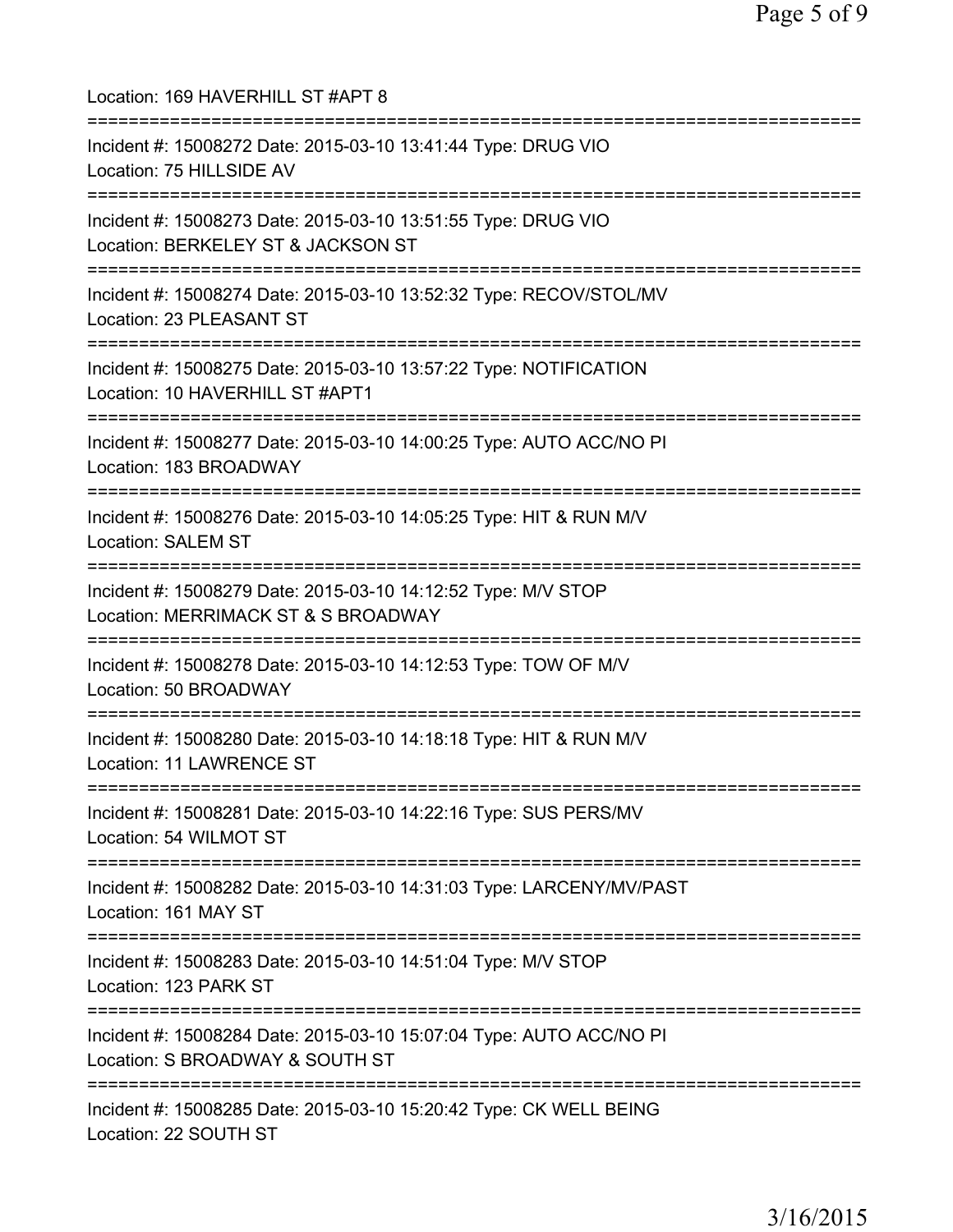| Incident #: 15008286 Date: 2015-03-10 15:26:00 Type: M/V STOP<br><b>Location: MARSTON ST</b><br>================                                     |
|------------------------------------------------------------------------------------------------------------------------------------------------------|
| Incident #: 15008293 Date: 2015-03-10 15:28:34 Type: MAL DAMAGE<br>Location: OAK ST                                                                  |
| Incident #: 15008287 Date: 2015-03-10 15:31:20 Type: WIRE DOWN<br>Location: 163 SANBORN ST                                                           |
| Incident #: 15008288 Date: 2015-03-10 15:39:29 Type: DISTURBANCE<br>Location: TMOBILE / 73 WINTHROP AV                                               |
| Incident #: 15008289 Date: 2015-03-10 15:44:40 Type: M/V STOP<br>Location: HANCOCK ST & MASON ST                                                     |
| ===========================<br>Incident #: 15008290 Date: 2015-03-10 15:57:12 Type: INVEST CONT<br>Location: 264 COLONIAL RD                         |
| Incident #: 15008291 Date: 2015-03-10 15:58:39 Type: DOMESTIC/PROG<br>Location: 127 CHESTER ST                                                       |
| Incident #: 15008292 Date: 2015-03-10 15:59:07 Type: ALARM/BURG<br>Location: AYALA RESD / 328 JACKSON ST                                             |
| ============================<br>Incident #: 15008294 Date: 2015-03-10 16:01:31 Type: HIT & RUN M/V<br>Location: RECRUITER'S OFFICE / 160 WINTHROP AV |
| Incident #: 15008295 Date: 2015-03-10 16:02:30 Type: KEEP PEACE<br>Location: 2 MARSHALLS WY                                                          |
| Incident #: 15008296 Date: 2015-03-10 16:05:25 Type: M/V STOP<br>Location: HANCOCK ST & MASON ST                                                     |
| Incident #: 15008297 Date: 2015-03-10 16:13:58 Type: MV/BLOCKING<br>Location: 46 BIGELOW ST                                                          |
| Incident #: 15008298 Date: 2015-03-10 16:30:12 Type: MAL DAMAGE<br>Location: 20 KNOX ST                                                              |
| Incident #: 15008301 Date: 2015-03-10 16:45:54 Type: INVESTIGATION<br>Location: 154 SARATOGA ST                                                      |
|                                                                                                                                                      |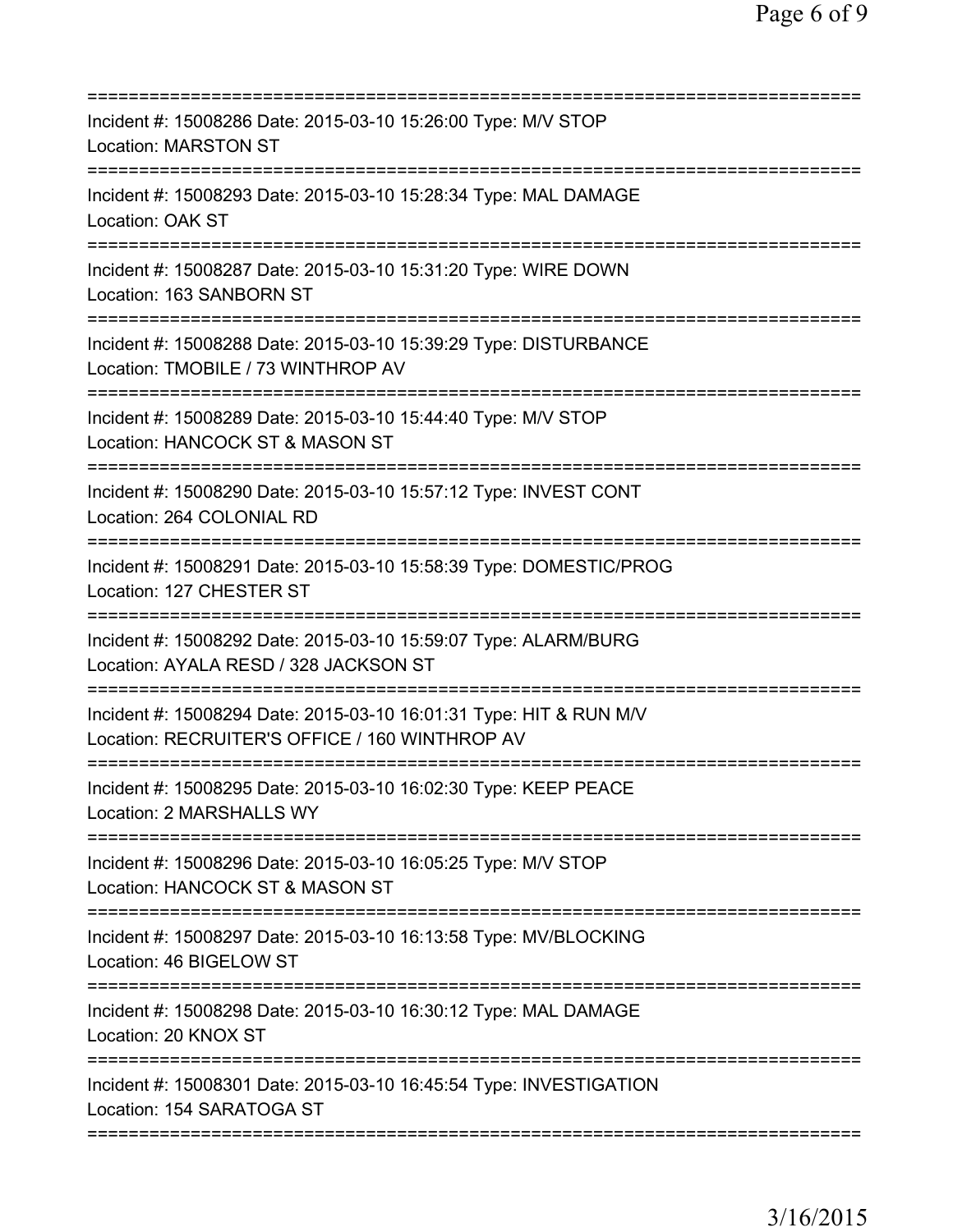| Incident #: 15008299 Date: 2015-03-10 16:50:18 Type: MEDIC SUPPORT<br>Location: 128 PARKER ST                 |
|---------------------------------------------------------------------------------------------------------------|
| Incident #: 15008300 Date: 2015-03-10 16:55:12 Type: MV/BLOCKING<br>Location: 10 WINSLOW PL                   |
| Incident #: 15008302 Date: 2015-03-10 17:08:23 Type: AUTO ACC/NO PI<br>Location: AMESBURY ST & LOWELL ST      |
| Incident #: 15008303 Date: 2015-03-10 17:12:20 Type: LIC PLATE STO<br>Location: 7 DANA ST                     |
| Incident #: 15008304 Date: 2015-03-10 17:17:07 Type: GENERAL SERV<br>Location: 200 COMMON ST                  |
| Incident #: 15008305 Date: 2015-03-10 17:27:30 Type: WIRE DOWN<br>Location: 164 SANBORN ST                    |
| Incident #: 15008306 Date: 2015-03-10 17:39:11 Type: DOMESTIC/PROG<br>Location: 123 HIGH ST #2                |
| Incident #: 15008307 Date: 2015-03-10 17:41:47 Type: INVESTIGATION<br>Location: 21 AMHERST ST                 |
| Incident #: 15008308 Date: 2015-03-10 17:50:02 Type: AUTO ACC/NO PI<br>Location: 472 LOWELL ST                |
| Incident #: 15008309 Date: 2015-03-10 17:52:31 Type: WARRANT SERVE<br>Location: 90 LOWELL ST                  |
| :===============<br>Incident #: 15008310 Date: 2015-03-10 17:57:18 Type: DRUG VIO<br>Location: 11 LAWRENCE ST |
| Incident #: 15008311 Date: 2015-03-10 18:08:39 Type: B&E/PAST<br>Location: 203 WILLOW ST FL 3                 |
| Incident #: 15008312 Date: 2015-03-10 18:09:05 Type: SUS PERS/MV<br>Location: 10 HUSE ST                      |
| Incident #: 15008313 Date: 2015-03-10 18:10:45 Type: MV/BLOCKING<br>Location: 60 BROOK ST                     |
| ======================================<br>Incident #: 15008314 Date: 2015-03-10 18:13:24 Type: INVEST CONT    |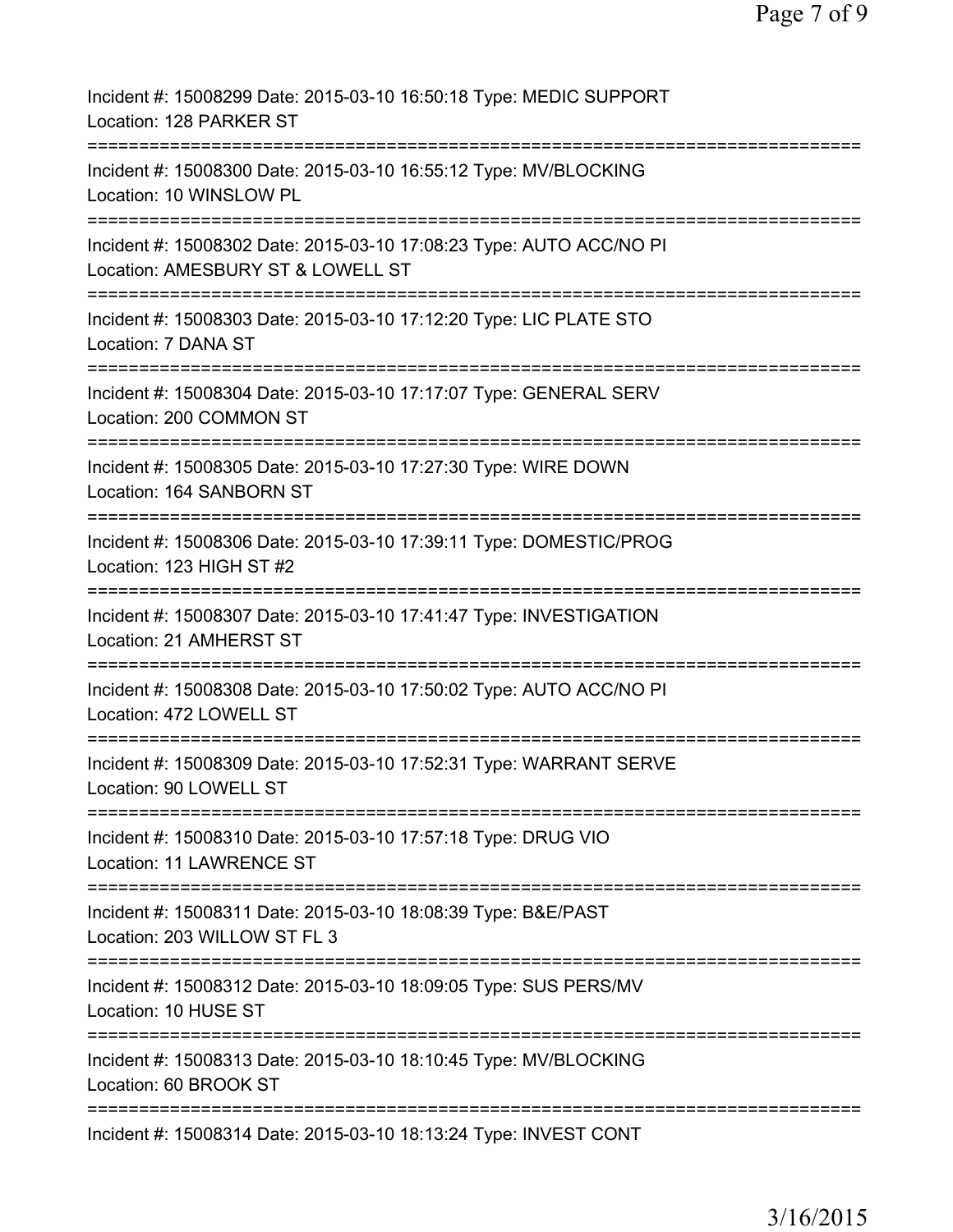Location: 154 SARATOGA ST =========================================================================== Incident #: 15008315 Date: 2015-03-10 18:36:13 Type: UNWANTEDGUEST Location: 13 BEDFORD ST #13 =========================================================================== Incident #: 15008316 Date: 2015-03-10 19:12:27 Type: STOL/MV/PAS Location: 10 STATE ST =========================================================================== Incident #: 15008317 Date: 2015-03-10 19:22:57 Type: M/V STOP Location: DURHAM ST & S BROADWAY =========================================================================== Incident #: 15008318 Date: 2015-03-10 19:28:47 Type: B&E/PAST Location: 105 FARNHAM ST =========================================================================== Incident #: 15008319 Date: 2015-03-10 20:10:41 Type: ALARM/BURG Location: HEAD START / 62 PARK ST =========================================================================== Incident #: 15008320 Date: 2015-03-10 20:18:50 Type: 209A/SERVE Location: 41 OHIO AV =========================================================================== Incident #: 15008321 Date: 2015-03-10 20:31:39 Type: M/V STOP Location: FOSTER ST & SALEM ST =========================================================================== Incident #: 15008322 Date: 2015-03-10 20:48:36 Type: THREATS Location: 101 OLIVE AV FL 1 =========================================================================== Incident #: 15008323 Date: 2015-03-10 20:52:13 Type: DRUG VIO Location: HAVERHILL ST & PROSPECT ST =========================================================================== Incident #: 15008324 Date: 2015-03-10 21:02:10 Type: TRANSPORT Location: 90 LOWELL ST =========================================================================== Incident #: 15008325 Date: 2015-03-10 21:02:53 Type: CK WELL BEING Location: 13 CRESTWOOD CIR =========================================================================== Incident #: 15008326 Date: 2015-03-10 21:13:51 Type: CK WELL BEING Location: 1 GENERAL ST =========================================================================== Incident #: 15008327 Date: 2015-03-10 21:24:03 Type: FIRE Location: 85 NEWBURY ST =========================================================================== Incident #: 15008328 Date: 2015-03-10 21:26:48 Type: MV/BLOCKING Location: FRANKLIN ST & TREMONT ST